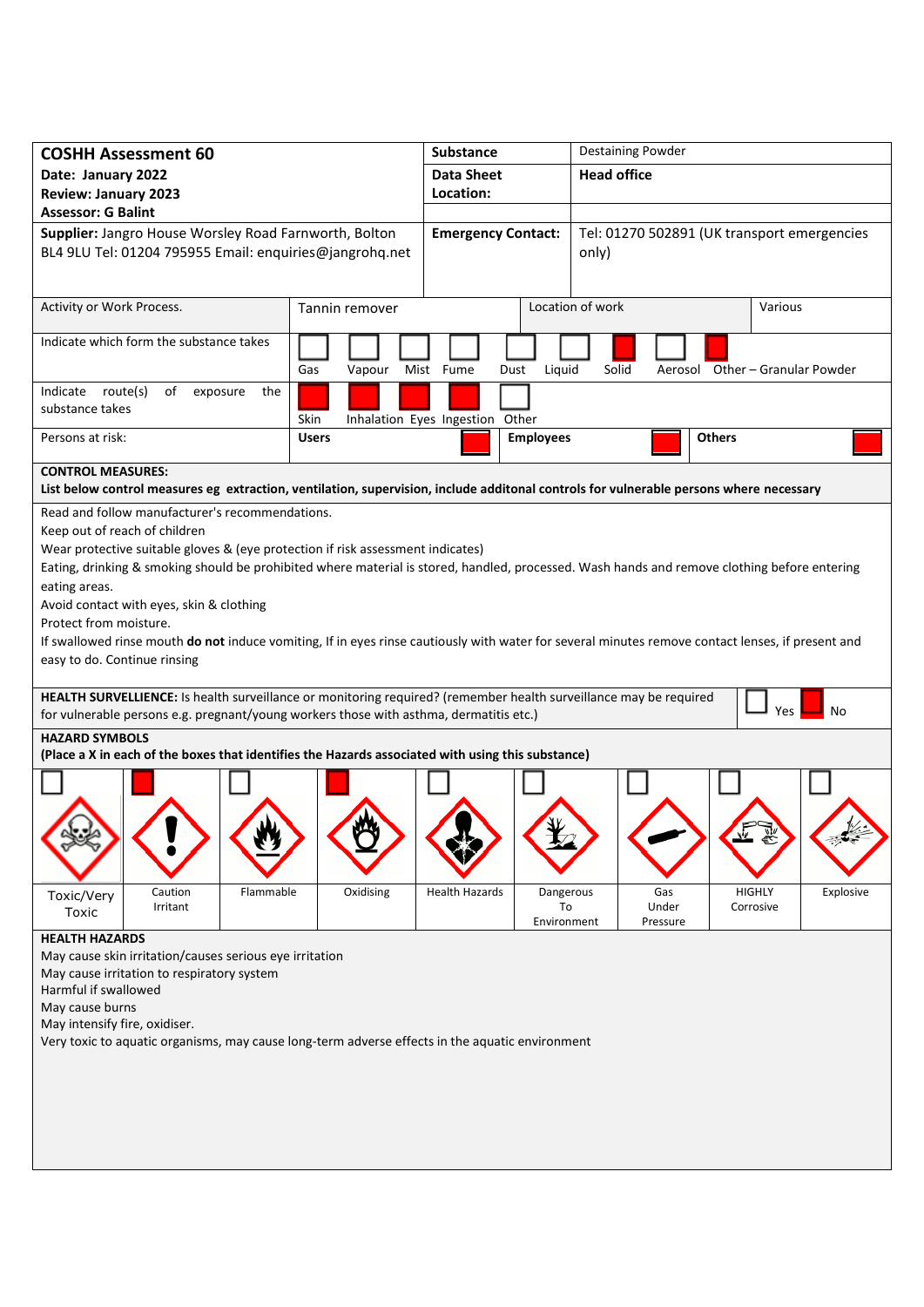

## **DO NOT USE WATER JET**

Storage

Store in an approved area. Store in a well- ventilated place. Store in original container protected from direct sunlight in a dry, cool and well- ventilated area, avoid extremes of temperature. Protect from moisture. Do not mix with any other chemicals Carefully reseal opened containers.